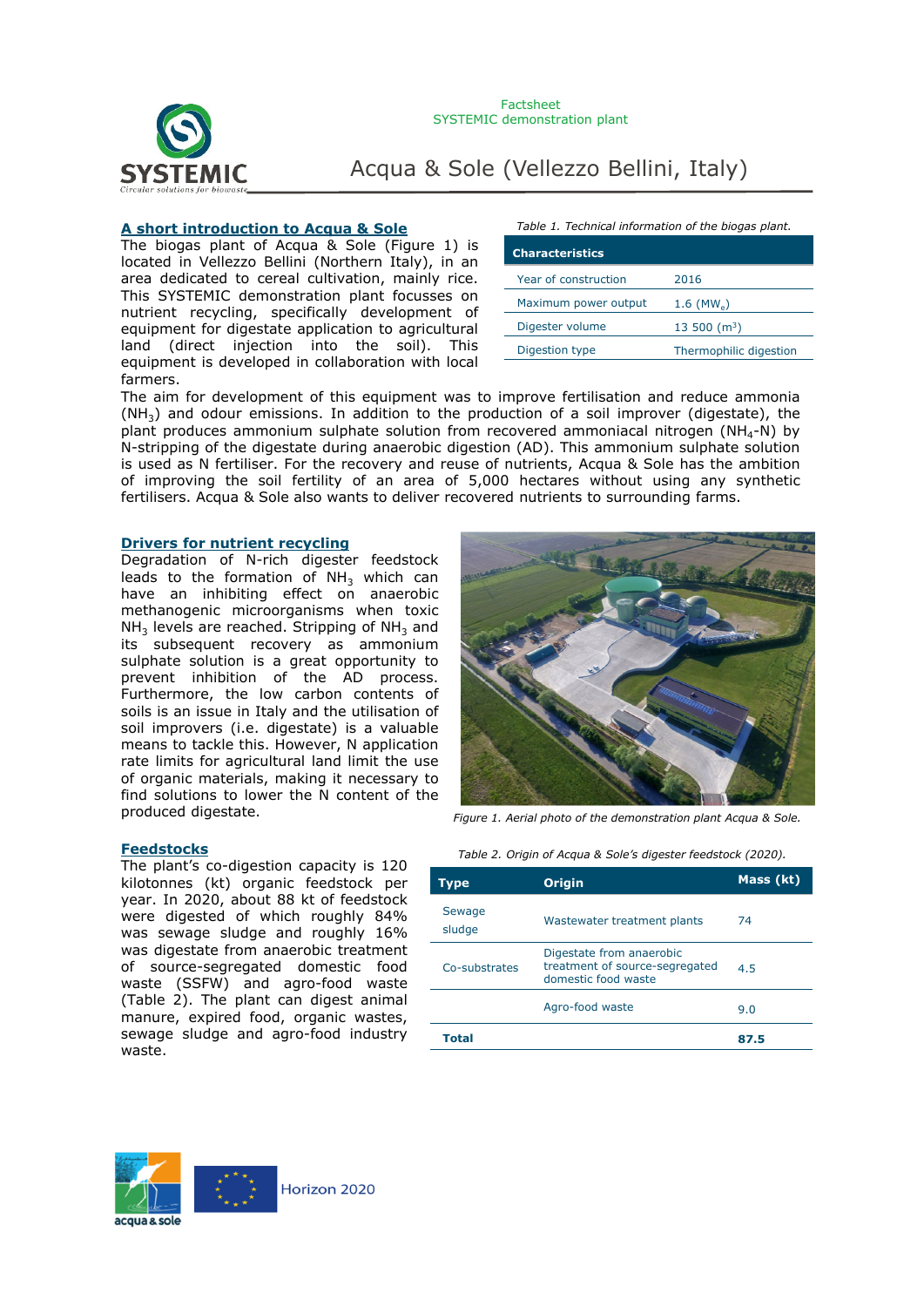

### **Biogas production**

AD is performed in three consecutive digesters with a volume of  $4,500$  m<sup>3</sup> each. The produced biogas (Table 3) is converted into electrical anergy and thermal energy by a Combined Heat and Power (CHP) installation. From March 2020 onwards, part of the biogas is also fed to a back-up biogas boiler to meet the plant's heat demand, thereby avoiding the use of natural gas.

#### **Digestate characteristics**

- Thermophilic digestion ensures a better control of pathogenic and intestinal microorganisms in the digestate.
- The high total  $N/NH_4-N$  ratio of the digestate favours long-term fertilisation.
- Homogeneous field distribution of the digestate is ensured by the digestate injection application equipment (Figure 2).

*Table 3. Biogas production and average biogas composition before purification for the year 2020.*

| <b>Parameter</b>                              | <b>Amount</b> |
|-----------------------------------------------|---------------|
| $CH_{4}$ (% v/v)                              | $60 - 67$     |
| $CO2$ (% $v/v$ )                              | $32 - 36$     |
| $H2S$ (ppm)                                   | $<$ 10        |
| $O_2$ (% v/v)                                 | ${<}1$        |
| Total biogas production (Nm <sup>3</sup> )    | 3.3 Mio       |
| Biogas per tonne of feedstock $(Nm^3 t^{-1})$ | 38            |

Biogas per tonne of feedstock  $(Nm^3 t^{-1})$  38



*Figure 2. Digestate injection application on agricultural land.* 

#### **Nutrient Recovery and Reuse (NRR) process**

From April 2016 onwards, the plant has operated as follows (Figure 3):

- Feedstock (organic waste) is collected in basins located in a closed building to prevent the release of odour. A biofilter placed on the roof of the building purifies the exhausted air;
- The organic waste is then heated and mixed with digestate from the third digester;
- The mixed feedstock then undergoes thermophilic AD (minimum retention time of 20 days at a temperature of 55  $^{\circ}$ C) which ensures hygienisation of the ingoing sewage sludge;
- The system of digesters is equipped with a side-stream N-stripper, in which  $NH<sub>3</sub>$  is stripped from the stripping agent, biogas. This is done by leading biogas through 50% sulphuric acid resulting in an ammonium sulphate solution.
- For the previous absorption unit biogas was used as stripping agent. For the new Nscrubber, biogas has been replaced by air. Moreover, the novel N-absorber is made of the high-performance material Alloy 825, which allows higher process temperatures.
- The novel absorber design enables a higher gas flow rate, thereby increasing the recovery of  $NH<sub>4</sub>$ -N from the digestate entering the N-stripper to up to 35%. With the previous absorption unit an NH<sub>4</sub>-N recovery of just about 20% was achieved.
- Both the digestate and the ammonium sulphate solution are stored in close tanks.



*Figure 3. Simplified process flow diagram of Acqua & Sole's current nutrient recovery and reuse system.*.

*This project has received funding from the European Union's H2020 research and innovation programme under the grant agreement No: 730400. SYSTEMIC started 1 June 2017 and ran for four years.*

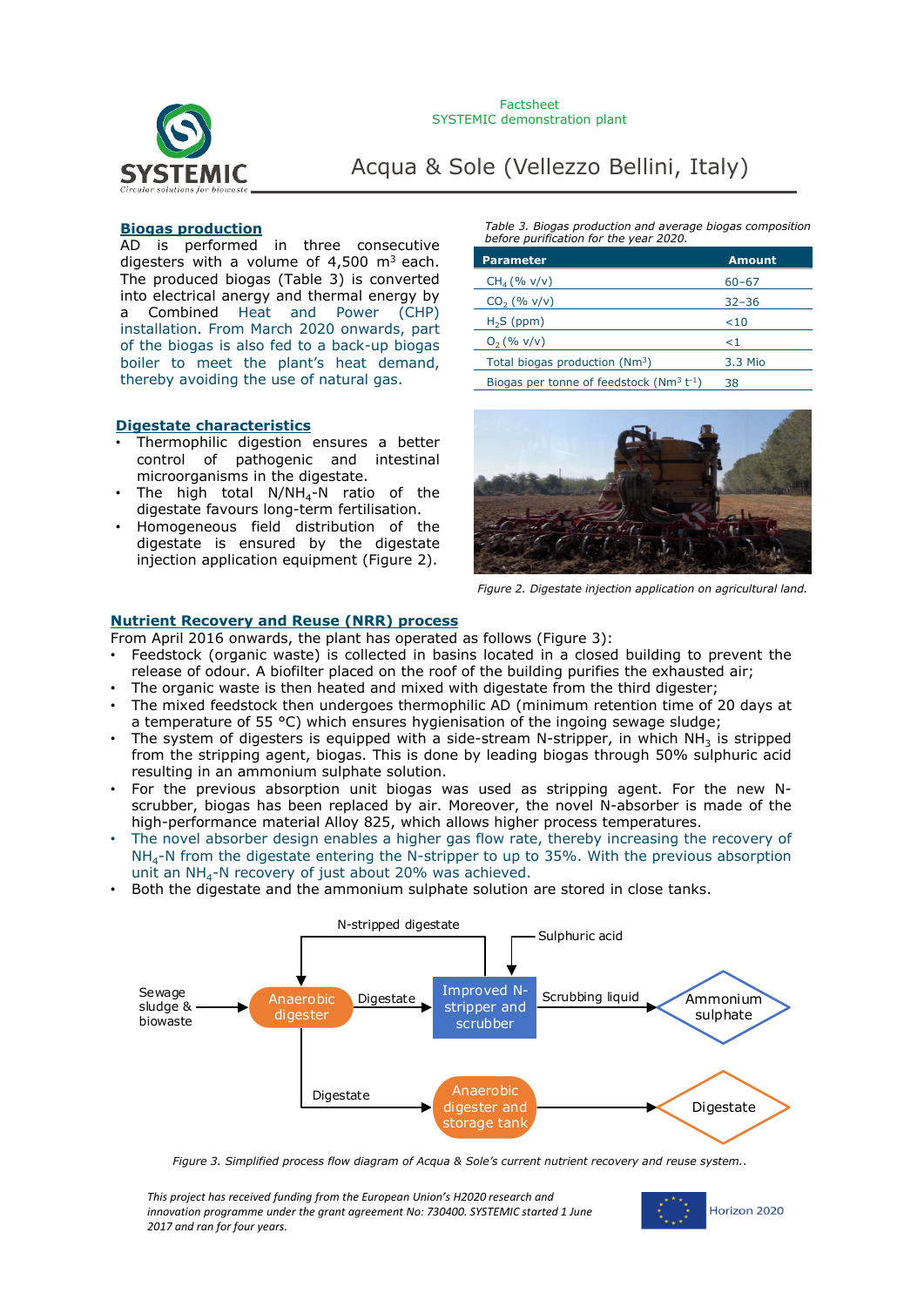

#### **Status of construction**

Construction of the novel N-absorber started in March 2019 and was completed at the end of 2019. For the start up of the new absorption unit the existing unit had to be switched of. This transitional period had to be as short as possible to avoid  $NH_3$  inhibition of the digesters and took place in January 2020. Currently, the whole system is finalised and fully operational.

#### **Products and market**

The plant's co-digestion capacity is 120 kt organic feedstock per year. This feedstock is mixed with water and processed into at maximum 192 kt of Nstripped digestate per year. The composition of the produced end products is given in Table 4.

Acqua & Sole estimated that the use of Nstripped digestate replaces the following amounts of synthetic fertilisers per year: 1550 t N, 1160 t  $P_2O_5$  and 170 t K<sub>2</sub>O.

#### **Economic benefits**

There are no revenues to Acqua & Sole from the N-stripped digestate. Acqua & Sole however calculated that the replacement of conventional fertiliser with N-stripped digestate for 5,000 hectares agricultural land saves them about €2.3 million on conventional fertilisers per year (Table 5). The implemented novel Nabsorber further reduces the N content of the N-stripped digestate. Therefore, even more of it can be applied per hectare on their own fields.

*Table 4. Composition of the produced end products at Acqua & Sole (October 2020* – *April 2021).*

|                               | N-stripped<br>digestate | <b>Ammonium</b><br>sulphate<br>solution |  |
|-------------------------------|-------------------------|-----------------------------------------|--|
| Dry matter $(q kq^{-1})$      | 106                     | 360                                     |  |
| Organic matter (g $kq^{-1}$ ) | 63                      |                                         |  |
| Total N $(q kq^{-1})$         | 8.0                     | 75                                      |  |
| Total P $(q kq^{-1})$         | 3.4                     | 0.012                                   |  |
| Total K $(q kq^{-1})$         | 0.59                    | 0.017                                   |  |
| Total S $(q kq^{-1})$         | 1.1                     | 85                                      |  |

*Table 5. Saved costs by application of N-stripped digestate.*

| <b>Conventional</b><br>fertiliser               | <b>Price</b><br>$(E t-1)$ <sup>*</sup> | <b>Quantity</b><br>$(t v-1)$ | <b>Total costs</b><br>$\mathcal{L}(\mathbb{C})$ |
|-------------------------------------------------|----------------------------------------|------------------------------|-------------------------------------------------|
| Urea 46% N                                      | 344                                    | 3.370                        | 1 159 280                                       |
| <b>Triple</b><br>superphosphate<br>46% $P_2O_5$ | 369                                    | 2 5 2 0                      | 929 880                                         |
| Potash $60\%$ K <sub>2</sub> O                  | 669                                    | 280                          | 187 320                                         |
| <b>Total saved costs</b>                        |                                        |                              | 2 276 480                                       |

*\* Source: CCIAA Modena, average for the year 2017.*

This results in lower costs for transport and disposal. The further reduced  $NH<sub>3</sub>$  concentration in the digesters optimises the digestion process, by avoiding NH<sub>2</sub> inhibition of the microorganisms. Also, it increases the production of ammonium sulphate solution.

#### **Sustainability goals**

Acqua & Sole is committed to reaching the following targets:

- Closing nutrient cycles through the use of fertilisers produced from sewage sludge and biowaste;
- Showcasing that fertilisers produced from sewage sludge and biowaste are agronomically effective and environmentally friendly;
- Increasing soil quality, via carbon sequestration, due to the field application of digestate instead of conventional fertilisers;
- Reducing emissions of  $NH_3$  and N<sub>2</sub>O during field application of digestate;
- Reducing emissions of unpleasant odours during field application of digestate to improve public acceptance for their end products.
- Production of a highly stabile digestate and its field application via injection to improve its public acceptance. This is possible due to the absence of unpleasant odours during application.

*This project has received funding from the European Union's H2020 research and innovation programme under the grant agreement No: 730400. SYSTEMIC started 1 June 2017 and ran for four years.*

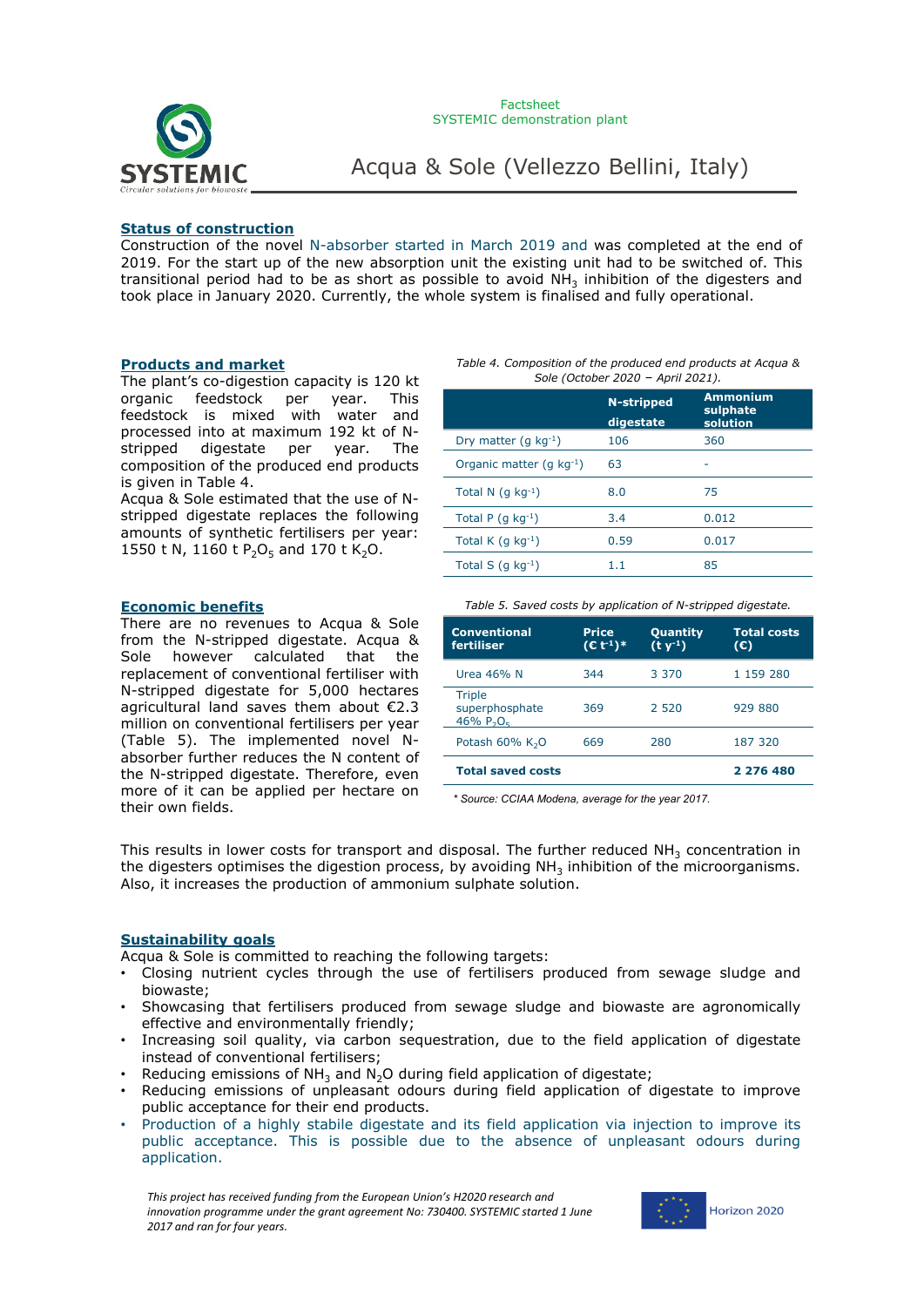

#### Factsheet SYSTEMIC demonstration plant

Acqua & Sole (Vellezzo Bellini, Italy)

### **Monitoring data: total mass and nutrient mass flows**

Total mass (Figure 4) and nutrient mass (Figure 5) flows were calculated for the plant for the period October 2020 – April 2021, 189 days in total. The calculated total amount of total N in the end products was 14% larger than the amount of total N in the feedstock, making calculation of the  $NH<sub>4</sub>-N$  recovery efficiency difficult. A recent other study showed that the novel scrubber of Aqua&Sole can achieve NH4-N recovery efficiencies of up to 35% (Di Capua *et al*., 2021) relative to N-NH<sub>4</sub> in the feed of the stripper. As the stripper is operated on a side stream of the AD plant, overall N separation efficiency was lower (about 8% as compared to TN) which is sufficient to control N-NH<sub>4</sub> levels in the digester.



*Figure 4. Total mass flows of the nutrient recovery and reuse system at Acqua & Sole in tonnes (t) per day.* 



*Figure 5. Total nitrogen (TN), total phosphorus (TP) and total potassium (TK) mass flows of the nutrient recovery and reuse system at Acqua & Sole in kilogram (kg) per day.* 

Di Capua, F., Adani, F., Pirozzi, F., Esposito, G., & Giordano, A. (2021). Air side-stream ammonia stripping in a thin film evaporator coupled to high-solid anaerobic digestion of sewage sludge: Process performance and interactions. Journal of Environmental Management, 295, 113075.

*This project has received funding from the European Union's H2020 research and innovation programme under the grant agreement No: 730400. SYSTEMIC started 1 June 2017 and ran for four years.*